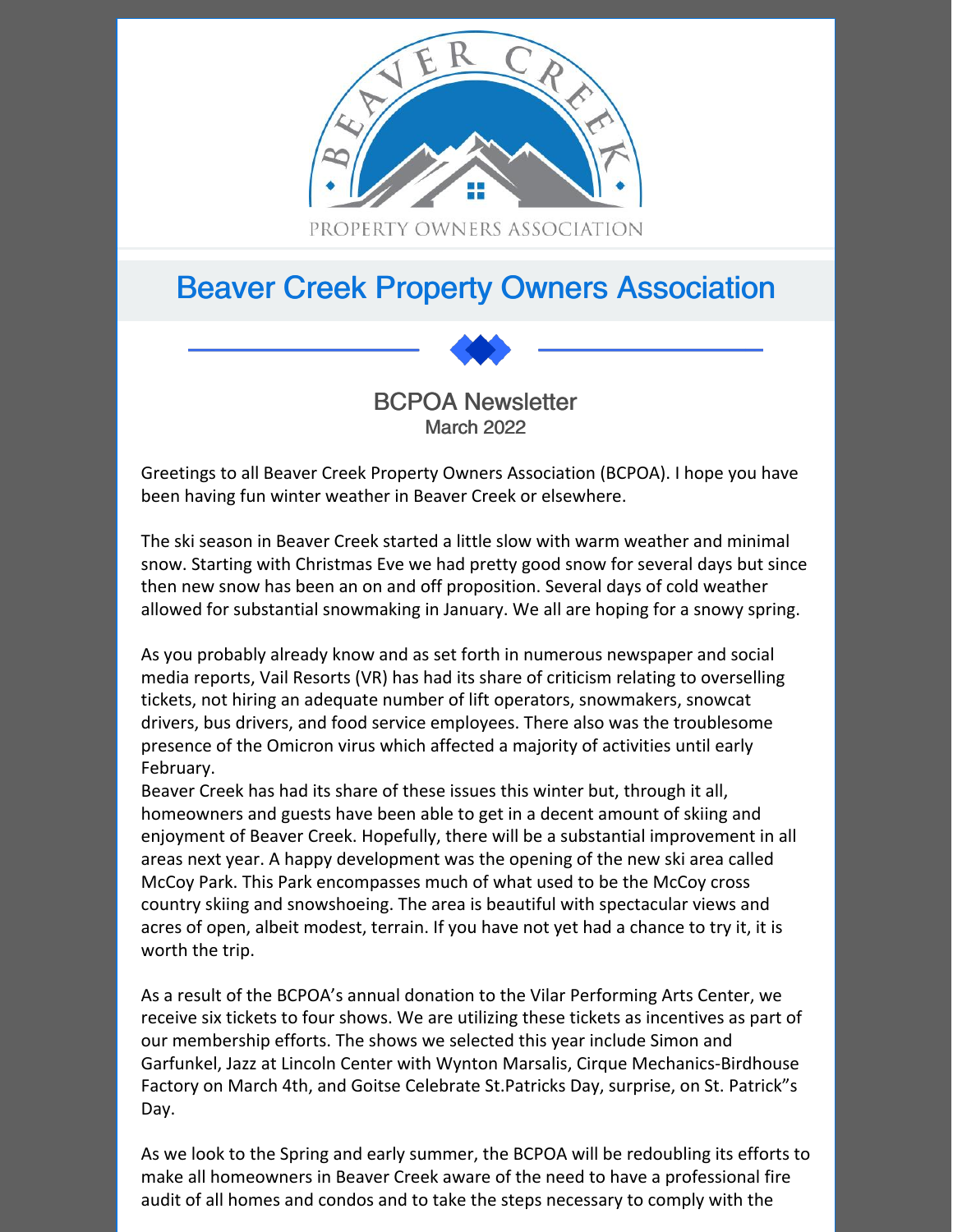audit. We will be sending a reminder and details around the time the snow melts and audits can begin. Please be on the alert for this information and plan to take the steps necessary to set up the audit and then take the indicated fire safety measures at your home or condo.

We want you to be aware that there will be substantial renovations and construction in and around Beaver Creek Village this summer along the "beachfront" and the area bounded by Coyotes on one end and the kids ski school on the other. We will report on any developments that may impact summer activities.

BCPOA Summer Picnic. Because of this construction, the BCPOA has moved its annual Fourth of July picnic to July 3rd from 12 to 3 pm at the Chophouse. Invitations will be sent out later this spring. We hope you and your family will be able to attend.

Please note elsewhere in this Newsletter the substantial shows the Vilar has lined up this spring-summer and the activities and events the Beaver Creek Resort Company has scheduled from Memorial through and past Labor Day.

Bruce Kiely, President



On February 23, the BCPOA hosted a "Pizza Throwing Party" at the Blue Moose. About 40 members were able to attend and all had fun learning how to throw and make a pizza. This might have to become an annual event. Our Social Chair, Sara Friedle, had this creative idea and made it happen.

## **BCPOA News**

Our first two sponsored shows, "The Simon & Garfunkel Story" and "Jazz at Lincoln Center Orchestra with Wynton Marsalis" which featured pre-show receptions at Vilar's May Gallery Patrons Lounge were a huge success with as many as 60 BCPOA ticketed members attending the cocktail hour. Two more BCPOA-sponsored shows,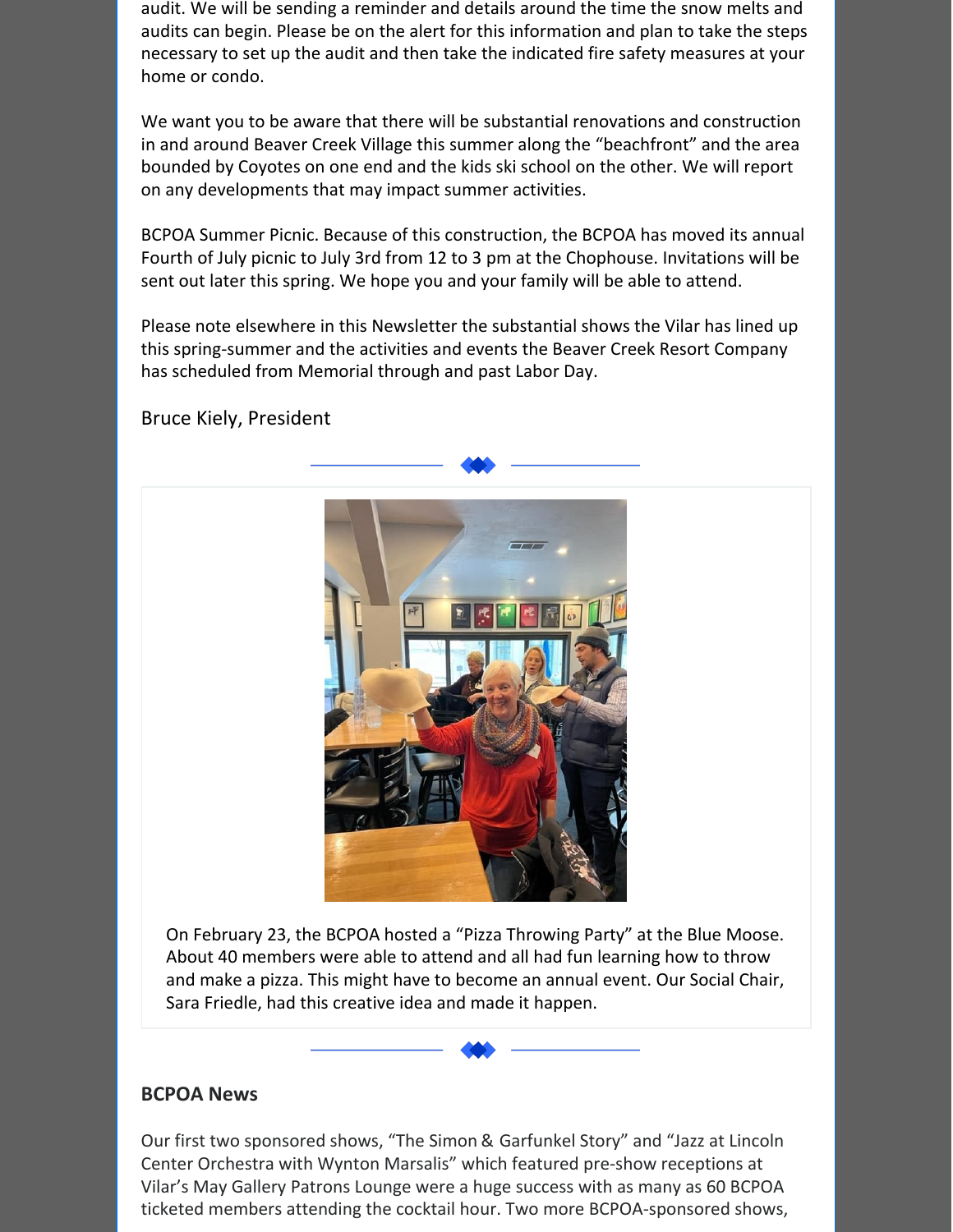"Cirque Mechanics-Birdhouse Factory" and "Goitse Celebrates St. Patrick's Day" are scheduled for March 4 and March 17. All ticketed BCPOA members are invited to join us at our pre-show receptions. Hope to see you there.

We are also pleased to report that BCPOA's Membership Committee had a very successful 2021 with 69 new members joining our Association. 2022 is off to a great start with 12 new members adding to our growth.

# **BCRC EVENTS UPDATE**

#### **Bloom**

Beaver Creek comes alive with Spring Break excitement from March 5 <sup>th</sup> - 26<sup>th</sup> with Bloom activities. From Thursday Night Lights to tie-dye with Alpine Arts Center to DJ Courtney at Saturday FunFest, there will be fun for the whole family. Enjoy St Patrick's Day giveaways at the ice rink on March  $17^{\text{th}}$ .

# **Summer Events**

Signature events return to the resort for Summer 2022!

Blues Brews & BBQ kicks off the season with three days of music, BBQ and fun on Memorial Day weekend from May 27<sup>th</sup> -29th. The Craft Beer Festival will take place on Saturday, May 26<sup>th</sup> with over 25 breweries serving up drinks for guests at this ticketed event. The Backyard BBQ Competition is back, with teams vying for bragging rights and prizes. Bands will be announced in early March so stay tuned for the entertainment line-up!

Celebrate the Fourth of July with a star-spangled event at Beaver Creek. Bands will perform on the Haymeadow Lawn Stage and guests can enjoy food and beverages, Kids' Zone, and some fun new additions that will make this event better than ever. The Beaver Creek Wine & Spirits Festival returns August 11 <sup>th</sup> -14<sup>th</sup> with luxurious wine-paired dinners, the ever-popular Hike & Lunch adventure, wine, and champagne seminars, and Saturday's Grand Tasting.

The summer season wraps up with Oktoberfest on September 2-4, bringing traditional German beers, Bavarian food, and three days of live music to Beaver Creek Village over Labor Day weekend. Try your hand at the stein-holding contest or enter the Best Dressed Competition as you enjoy schnitzel and sauerkraut.

Once again the Beaver Creek Ice Rink will serve as the hub for all weekly summer activities, including yoga classes, live music, silent disco, Movies Under the Stars, Fossil Posse, and performances by Helmut Fricker.

Stay updated on all the latest event news, VPAC performances, and Village activities by downloading the Beaver Creek Village Guide app today. Visit the app store and search for *Beaver Creek Village Guide* to get resort updates on your tablet or phone.

FULL Summer Event [Calendar](https://files.constantcontact.com/780e4621401/061ddb89-d470-4148-87eb-0527ac564df0.pdf) (PDF)

# **VILAR PERFORMING ARTS CENTER UPDATE**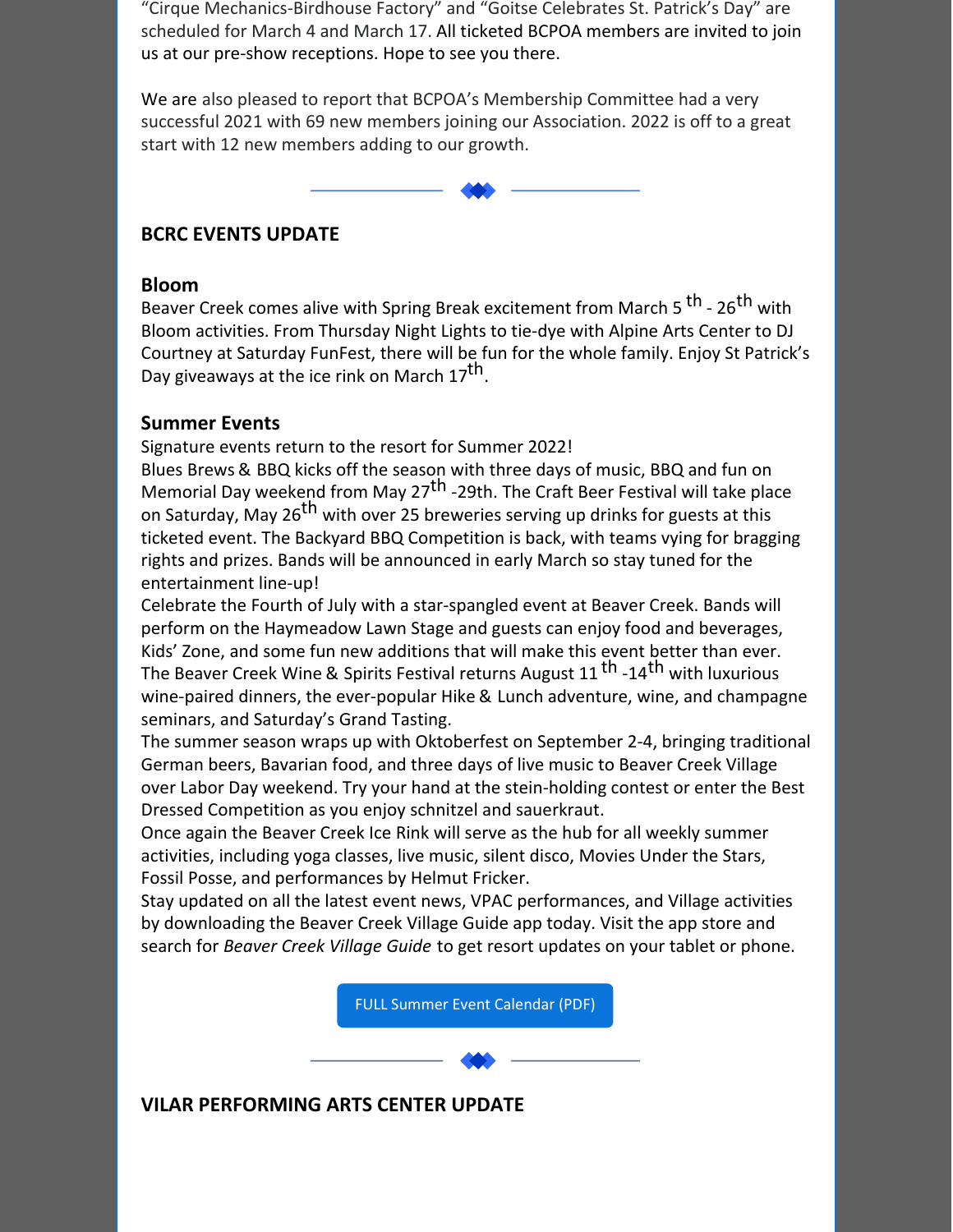

Kicking off the month (March 4<sup>th</sup>) are family favorite shows Cirque Mechanics Birdhouse Factory (March 4<sup>th</sup>), **Illusionist Rick Thomas (March 7<sup>th</sup>)**, and Masters of  $\overline{11!}$  (Mar. 20<sup>th</sup>) – they are certain to dazzle and amaze. Bringing the big-format Concerts back we'll host 311 (March 6<sup>th</sup>), Fruition (March 12<sup>th</sup>), and house-favorite Robert Earl Keen (March 13<sup>th</sup>).

Classical artists continue to join our stage from around the world with guitarist Milos (March 8<sup>th</sup>), pianist **Seong-Jin Cho</u> (March 14<sup>th</sup>) with opera superstar Sonya** Yoncheva in Recital (March 24<sup>th</sup>) heading to the VAPC to play during one of her only two U.S. performances – at the VPAC and The Metropolitan Opera in New York! Three notable and unique shows this month include the beloved songs of the '60s with **The British Invasion** (March 16<sup>th</sup>) and a St. Patricks Day celebration with traditional Irish music by Goitse (March 17 th) and taking audiences from *Bach to Bowie* in a way only contemporary ballet can do, Complexions (March 19<sup>th</sup>). And last but not least, a tribute to the great [songbook](https://vilarpac.org/event/the-ultimate-john-denver/) of John Denver with The Ultimate John Denver (March 30<sup>th</sup>).

Spring skiing is right around the corner – and the Vilar Performing Arts Center will continue to surprise you in the coming weeks with winter shows and summer announcements. Stay tuned!



# **BC METROPOLITAN DISTRICT UPDATE**

There are several issues that are being actively addressed by the BCMD Board and staff. In order of importance and impact:

## **WATER ISSUES**

As reported in previous BCMD updates, the Eagle River Water & Sanitation District (District) has proposed "unification" with the Upper Eagle Regional Water Authority (Authority). The Authority comprises Beaver Creek and 5 other areas of Metro Districts/towns. Beaver Creek has one seat on the Authority Board

The District claims the following benefits would be realized:

- Increased flexibility in water use and management for future growth
- Expanded power for taxation and condemnation

The BC Metro Board opposes the proposed Authority/District consolidation since:

- $\bullet$  It could weaken BC's water rights in the future
- Vail and other larger jurisdictions would gain effective control of future allocations
- BC residents would have diluted voice and voting rights on water management, water usage, and associated water taxation
- Unification, as envisioned, reduces BC's control over how surplus water is used
- Unification has been debated for 20+ years without a compelling case being made for implementation

BC Metro has engaged independent counsel and a communications consultant for